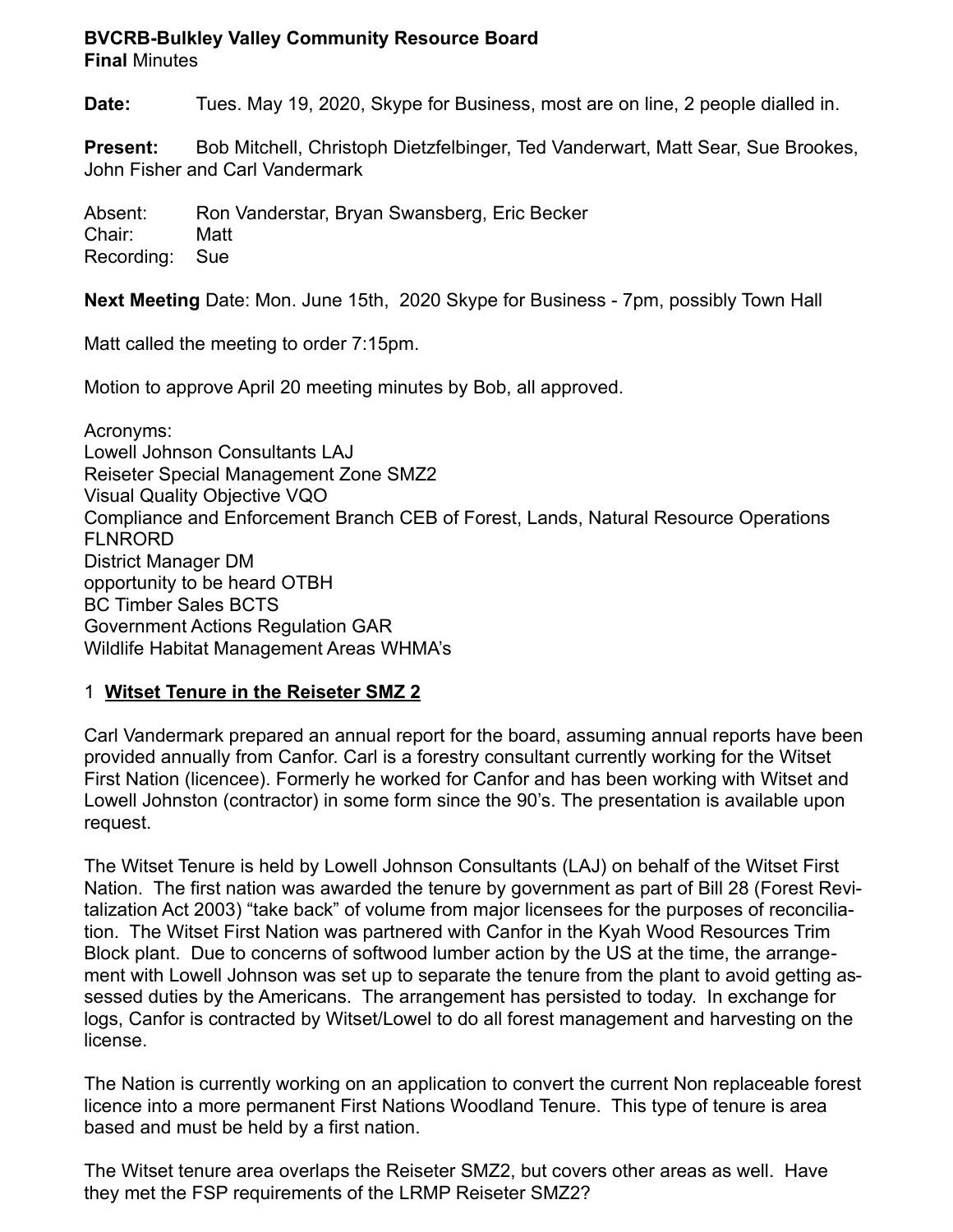- yes in terms of harvest quota in 2019
- yes also on average harvest rates over a 5 year period
- yes in terms of the riparian zone setbacks
- yes in terms of trucking and moving the load in summer
- the VQO complaint pertains to an area outside of the Reiseter SMZ

# **Q and A, Discussion:**

1. Can you please provide harvested volumes in 5 year increments over the course of logging? The numbers presented don't really speak in terms of the objectives of the LRMP.

2. A few board members have personal observations that trucking has occurred during school bus travel hours in contradiction to the LRMP.

3. Does the Witset FN have knowledge of the complaints? Answer: presumably they are alerted to the fact, this would be due diligence.

#### **Action Items:**

AI\*\*\* Carl to provide a table of cut rates over the last 15 years and send to Matt Al<sup>\*\*\*</sup> Carl to research and try to provide data that demonstrates trucking compliance during restricted travel times

Al<sup>\*\*\*</sup> Christof to send us all a table on the 18 items of the consensus agreement

# 2 **Complaints to the FPB (Forest Practices Board):**

From the slides:

- Fall 2017 Canfor received enquiries from member of the public regarding visual impact of REIS0031 (The Reiseter cutblock).
- Correspondence exchanged between parties regarding visual objectives and impact.
- Block harvested late summer, early fall 2017, outside Reiseter SMZ.
- In May 2018, LAJ and Canfor are contacted by the Compliance and Enforcement branch of Forest, Lands, Resource Operations, Rural Development Ministry (known as CEB) regarding the visual impact of REIS0031.
- CEB conducts formal investigation.
- January 2020, LAJ and Canfor are notified by the FPB, a formal complaint is launched by a member of the public.
- January 2020 LAJ and Canfor aware CEB investigation has been completed.
- Skeena Stikine District Manager (DM) has granted a September 2020 opportunity to be heard (OTBH). This is usually before a penalty by the DM designated decision maker.
- FPB investigation stopped pending outcome of OTBH.

#### **Board Discussion:**

- a board member stated there is a statute of limitation, meaning complaints not resolved within 3 years are dropped with no further action, it is surmised by the member that there will be no fine because of this limit

- a member stated that OTBH often finds against the licensee

- a board member stated that apparently there has been only one fine of \$10 000 in the last 12 years because of non compliance

#### 3 **Reporting on the objectives in the LRMP:**

- in 2019 BC Timber Sales (BCTS) collated data from all licencees and reported, this was helpful in painting a holistic picture of whether or not targets are met, this should be requested again in 2021

- West Fraser also provided a good report on meeting their targets and perhaps we should share this as an example of best practices